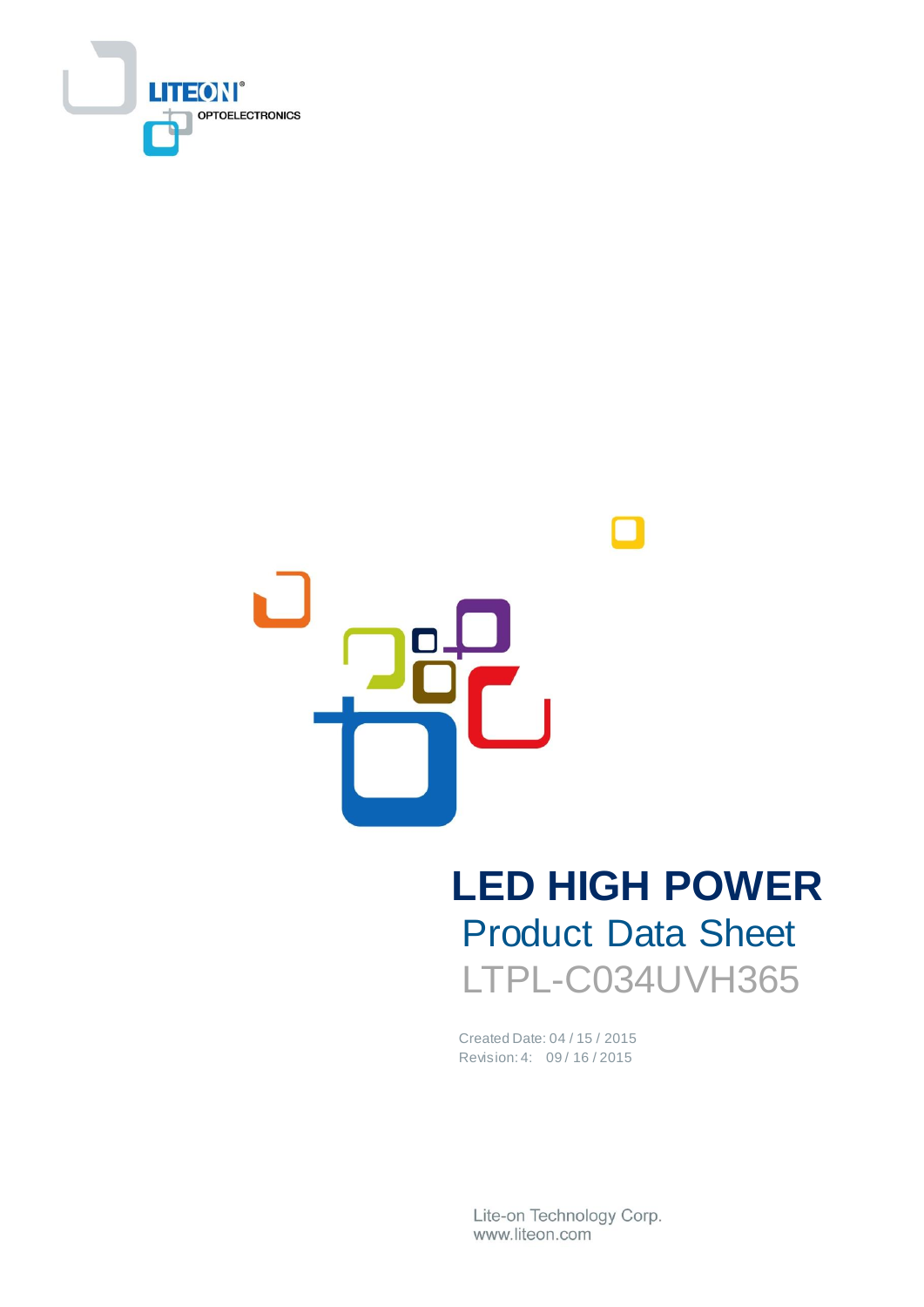

# **LED HIGH POWER LTPL-C034UVH365 Datasheet**

#### **1. Description**

The LiteON C03 UV Product series is a revolutionary, energy efficient light source for UV curing and common UV application, combining the lifetime and reliability advantages of Light Emitting Diodes with the brightness of conventional light source. It gives you design freedom, and creating a new opportunities for solid state UV light source to displace conventional UV technologies

#### **Features**

- **I.C. compatible**
- RoHS compliant and Pb free
- **Lower operating costs**
- Reduced maintenance costs

### **2. Outline Dimensions**



#### **Notes:**

- 1. All dimensions are in millimeters and dimension tolerances are  $\pm$  0.2mm except lens height and ceramic length / width dimension tolerance are  $\pm$  0.1mm
- 2. Thermal pad of the device is electrically neutral from the anode and cathode pads

1/16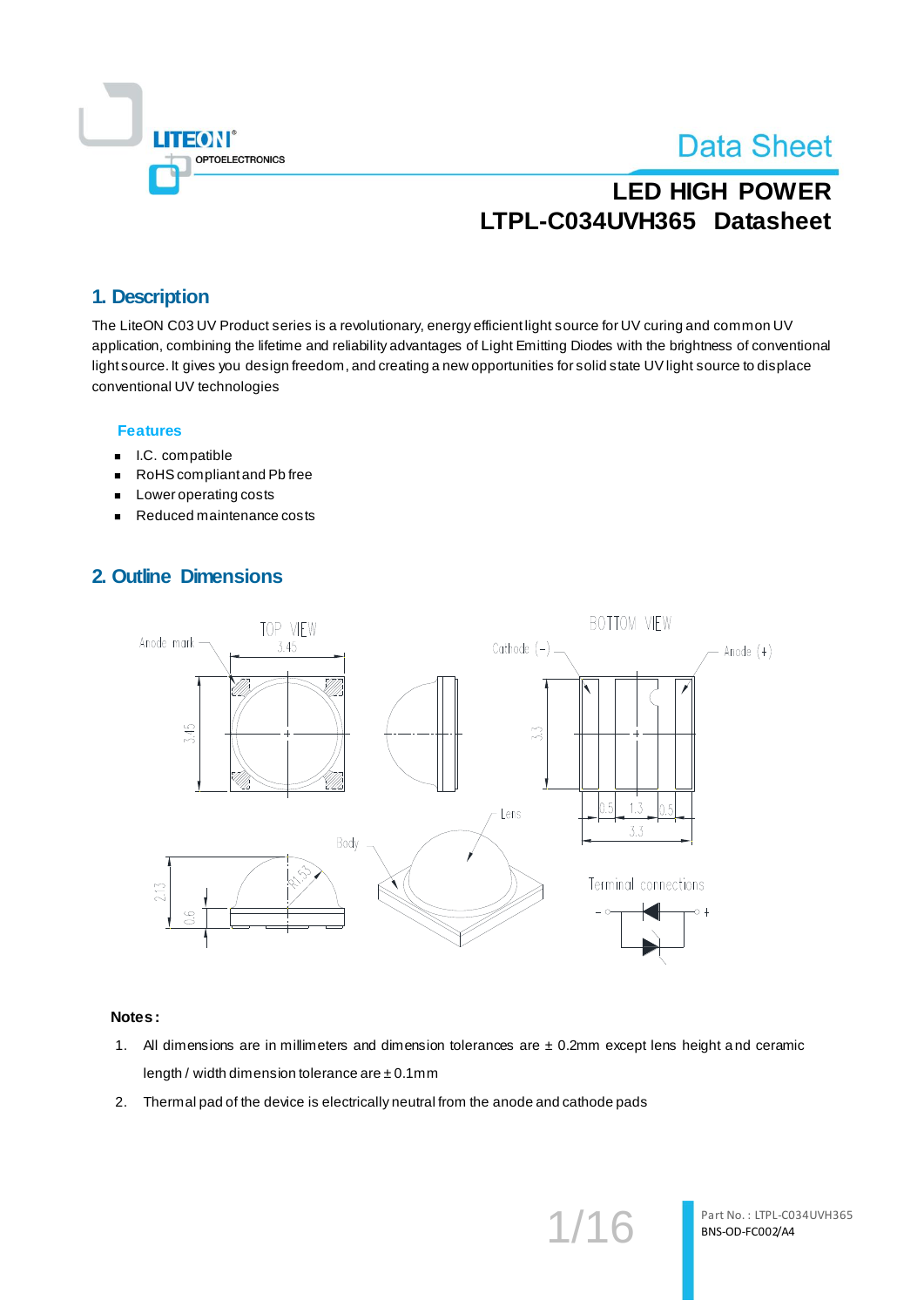

## **LED HIGH POWER LTPL-C034UVH365 Datasheet**

### **3. Absolute Maximum Ratings at Ta=25**°**C**

| <b>Parameter</b>     | Symbol | Rating       | Unit |
|----------------------|--------|--------------|------|
| DC Forward Current   | lf     | 700          | mA   |
| Power Consumption    | Po     | 3.08         | W    |
| Operating Temp Range | Topr   | $-40 - +85$  | °C   |
| Storage Temp Range   | Tsta   | $-55 - +100$ | °C   |
| Junction Temperature | Ti     | 90           | °C   |

#### **Notes:**

Operating the LED under reverse bias condition long time might result in damage or failure of the component.

2/16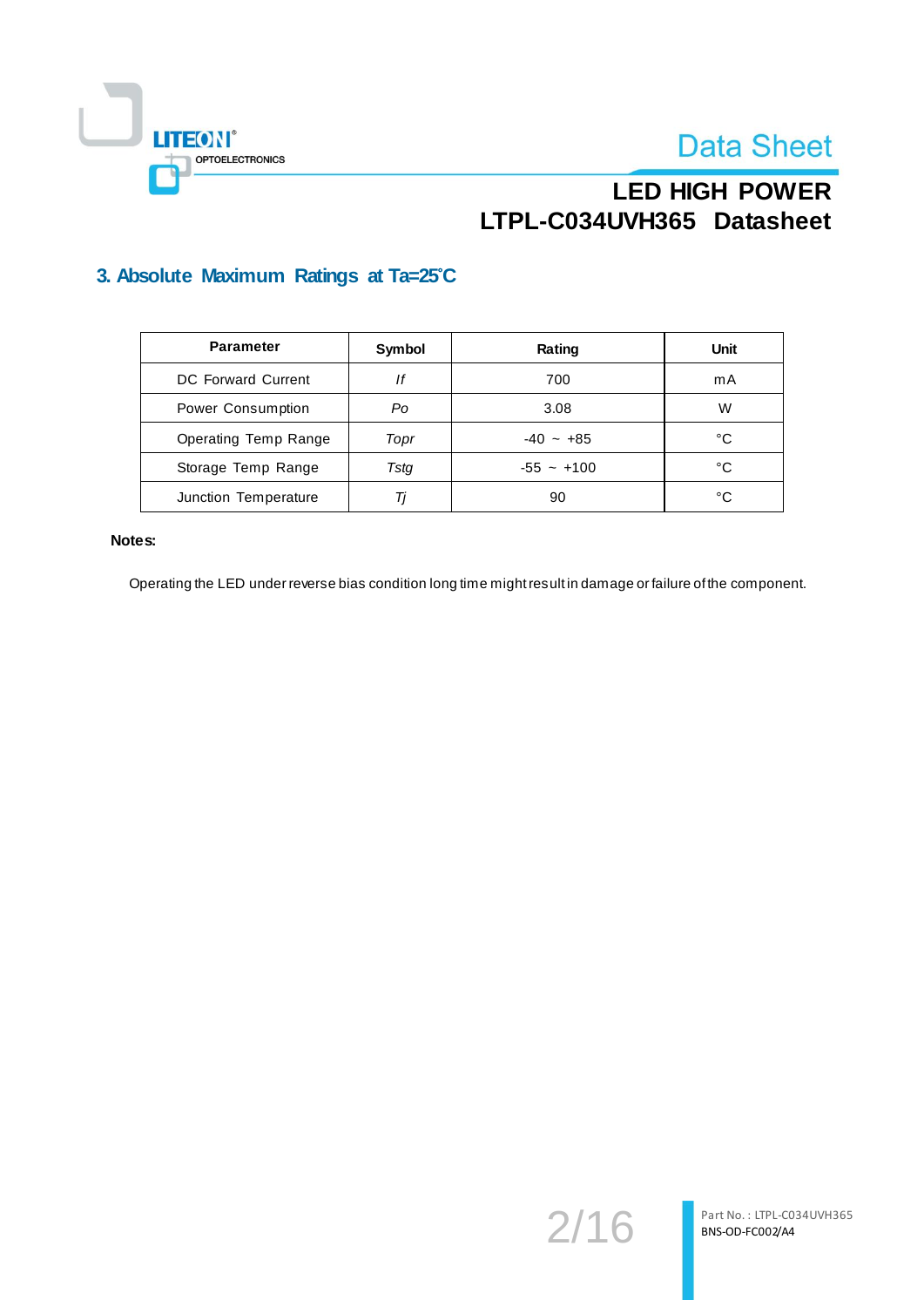



# **LED HIGH POWER LTPL-C034UVH365 Datasheet**

## **4. Electro-Optical Characteristics at Ta=25°C**

| Parameter                 | Symbol          | Values |     | <b>Test Condition</b> | Unit          |
|---------------------------|-----------------|--------|-----|-----------------------|---------------|
|                           |                 | Min.   | 2.8 | If $= 500mA$          | $\vee$        |
| Forward Voltage           | Vf              | Typ.   | 4.0 |                       |               |
|                           |                 | Max.   | 4.4 |                       |               |
| Radiant Flux              | $\Phi e$        | Min.   | 560 | If $= 500mA$          | mW            |
|                           |                 | Typ.   | 690 |                       |               |
|                           |                 | Max    | 835 |                       |               |
|                           | Wp              | Min.   | 360 | If $= 500mA$          |               |
| Peak Wavelength           |                 | Max    | 370 |                       | nm            |
| Viewing Angle             | $2\theta_{1/2}$ | Typ.   | 130 | If $= 500mA$          | $\circ$       |
| <b>Thermal Resistance</b> | $Rth_{jc}$      | Typ    | 5.1 |                       | $\degree$ C/W |

#### **Notes:**

- 1. Radiant flux (*Φe*) is the total Radiant flux output as measured with an integrating sphere.
- 2. Thermal resistance (Junction to case) measurement tolerance is  $\pm 10\%$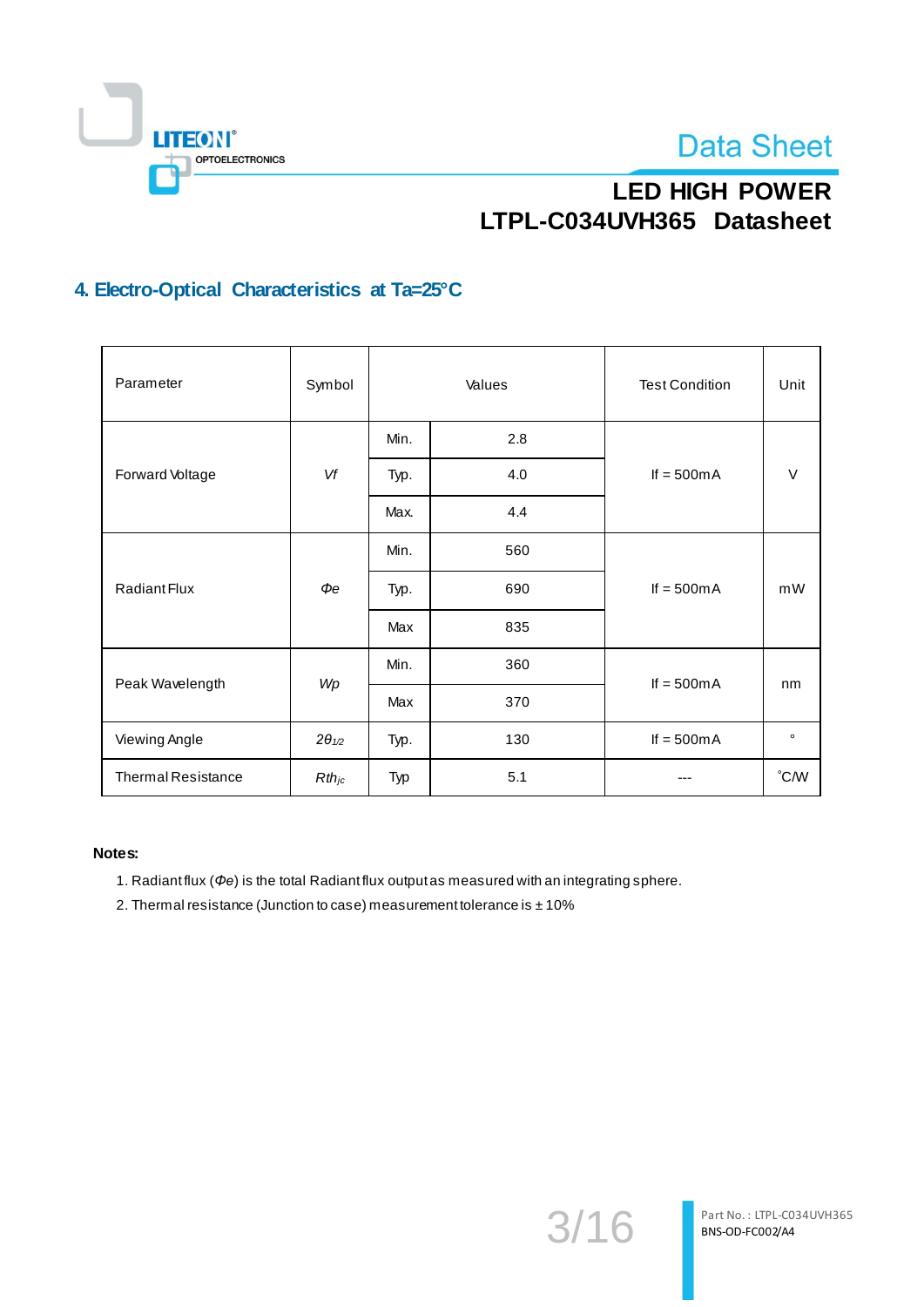

## **LED HIGH POWER LTPL-C034UVH365 Datasheet**

#### **5. Bin Code List**

| Vf: Forward Voltage Spec. Table |                            |      |  |  |
|---------------------------------|----------------------------|------|--|--|
| Vf Bin                          | Vf (V) $\omega$ If = 500mA |      |  |  |
|                                 | Min.                       | Max. |  |  |
| V0                              | 2.8                        | 3.2  |  |  |
| V <sub>1</sub>                  | 3.2                        | 3.6  |  |  |
| V <sub>2</sub>                  | 3.6                        | 4.0  |  |  |
| V3                              | 4.0                        | 4.4  |  |  |

Forward Voltage Tolerance: +/- 0.1 V

| $\Phi e$ : Radiant Flux Spec. Table |                            |      |  |  |
|-------------------------------------|----------------------------|------|--|--|
| $\phi$ e Bin                        | $\Phi$ e (mW) @ If = 500mA |      |  |  |
|                                     | Min.                       | Max. |  |  |
| GH                                  | 560                        | 610  |  |  |
| HI                                  | 610                        | 665  |  |  |
| IJ                                  | 665                        | 720  |  |  |
| JK                                  | 720                        | 775  |  |  |
| KL                                  | 775                        | 835  |  |  |

Radiant Flux Tolerance: +/- 7%

| Wp: Peak Wavelength Spec table |                                        |      |  |  |
|--------------------------------|----------------------------------------|------|--|--|
|                                | $Wp$ (nm) $\textcircled{a}$ If = 500mA |      |  |  |
| Wp Bin                         | Min.                                   | Max. |  |  |
| P <sub>3</sub> M               | 360                                    | 365  |  |  |
| P <sub>3</sub> N               | 365                                    | 370  |  |  |

Peak Wavelength Tolerance: +/- 3nm

Notes:

1. Bin classification code is marked on each packing bag.

2. If there is any special or limited bin request, please contact with LiteOn's sales

4/16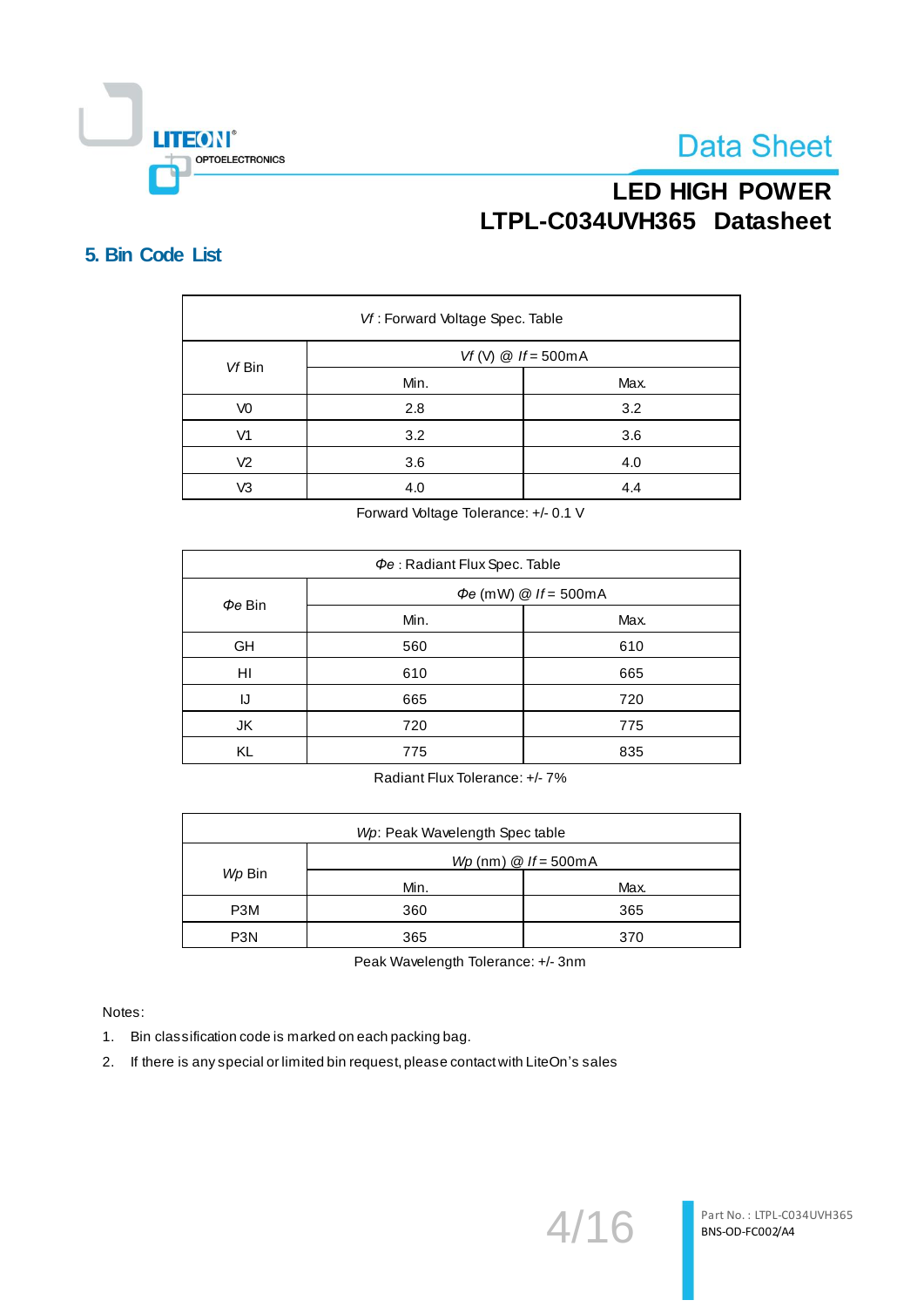

# **LED HIGH POWER LTPL-C034UVH365 Datasheet**

## **6. Typical Electrical / Optical Characteristics Curves**

(25°C Ambient Temperature Unless Otherwise Noted)



Fig 1. Relative Radiant Flux vs. Forward Current



Fig 2. Relative Spectral Distribution

5/16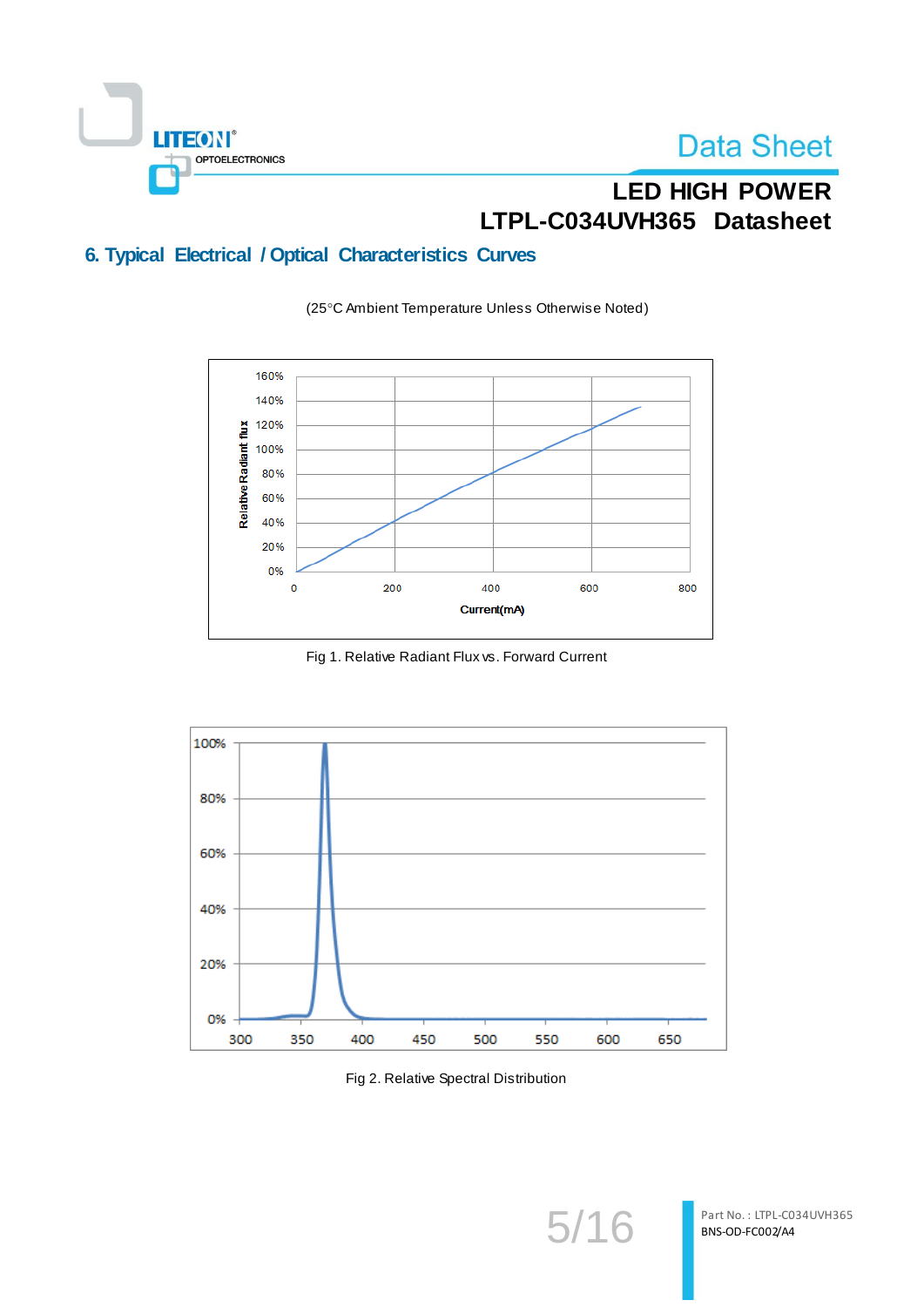

## **LED HIGH POWER LTPL-C034UVH365 Datasheet**







Fig 4. Forward Current vs. Forward Voltage

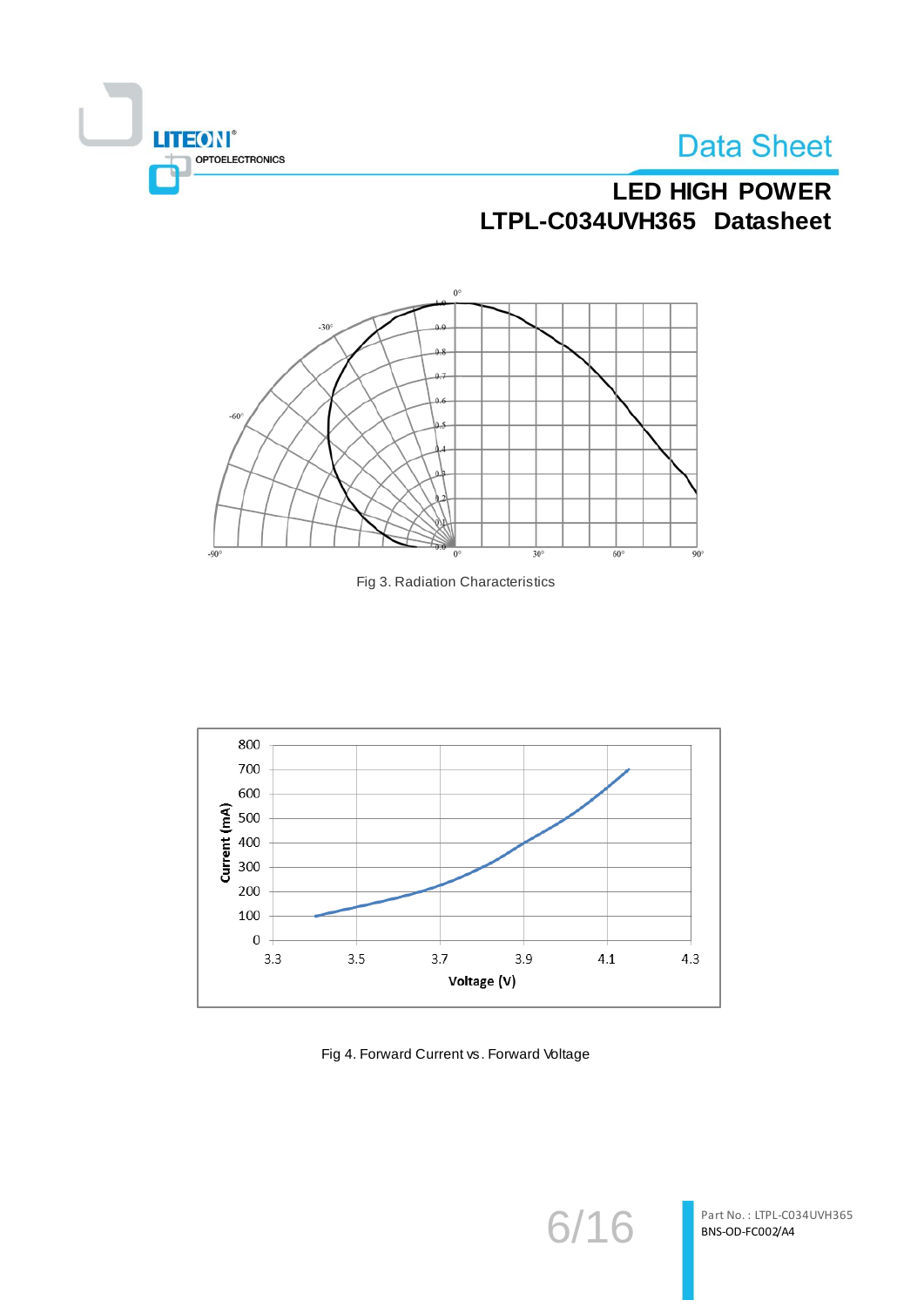



# **LED HIGH POWER LTPL-C034UVH365 Datasheet**



Fig.5 Relative Radiant Flux vs Junction Temperature



Fig 6. Forward Current Degrading Curve of LTPL-C034UVH Series

7/16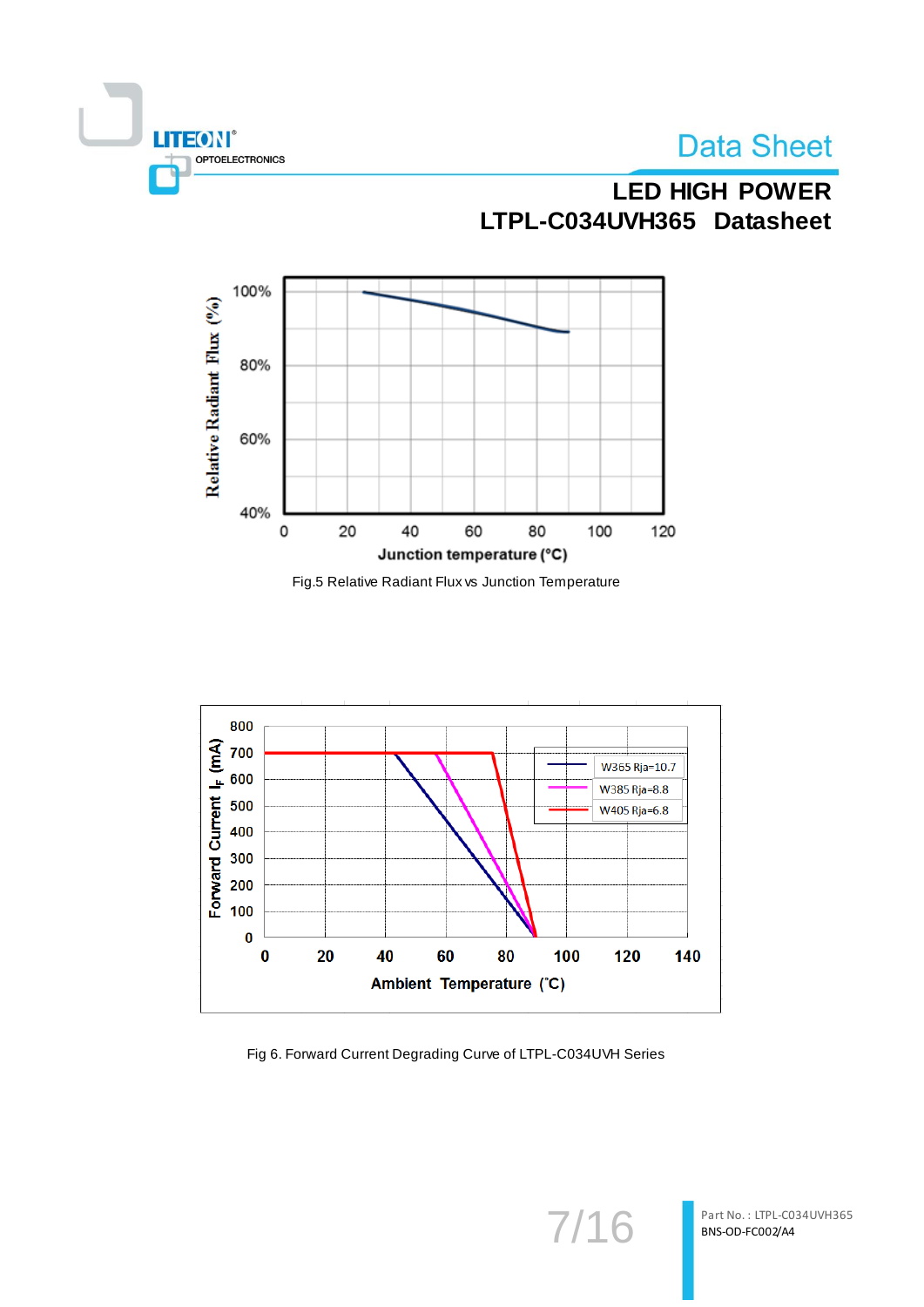

# **LED HIGH POWER LTPL-C034UVH365 Datasheet**

### **7. Reliability Test Plan**

| <b>No</b>      | <b>Test item</b>                               | <b>Condition</b>                                                              | <b>Duration</b> | <b>Number</b><br>of Failed |
|----------------|------------------------------------------------|-------------------------------------------------------------------------------|-----------------|----------------------------|
|                | Low Temperature Operating Life<br>(LTOL)       | $Tc = -10^{\circ}C$ , If = 500m A                                             | 1000 hrs        | 0/10                       |
| $\overline{2}$ | Room Temperature Operating Life<br>(RTOL)      | $25^{\circ}$ C, If = 700mA                                                    | 1000 hrs        | 0/10                       |
| 3              | High Temperature Operating Life<br>(HTOL)      | $Tc = 85^{\circ}C$ , $If = 60mA$                                              | 1000 hrs        | 0/10                       |
| 4              | Wet High Temperature Operating Life<br>(WHTOL) | 60°C/90%RH, If= 350mA                                                         | 500 hrs         | 0/10                       |
| 5              | Non-Operating Thermal Shock<br>(TMSK)          | $-40^{\circ}$ C to 125 $^{\circ}$ C<br>30 minutes dwell, <10 seconds transfer | 100 cycles      | 0/10                       |
| 6              | High temperature storage                       | $T_A = 100^{\circ}$ C                                                         | 1000 hrs        | 0/10                       |

#### **Notes:**

- 1.Operating life test are mounted on thermal heat sink
- 2.Storage item are only component, not put on heat sink.

Criteria for Judging the Damage

| <b>Item</b>     | <b>Symbol</b> | <b>Test Condition</b>  | <b>Criteria for Judgment</b> |        |  |
|-----------------|---------------|------------------------|------------------------------|--------|--|
|                 |               |                        | Min.                         | Max.   |  |
| Forward Voltage | Vf            | $If = Typical Current$ | $-10%$                       | $+10%$ |  |
| Radiant Flux    | Фе            | $If = Typical Current$ | $-15%$                       | $+15%$ |  |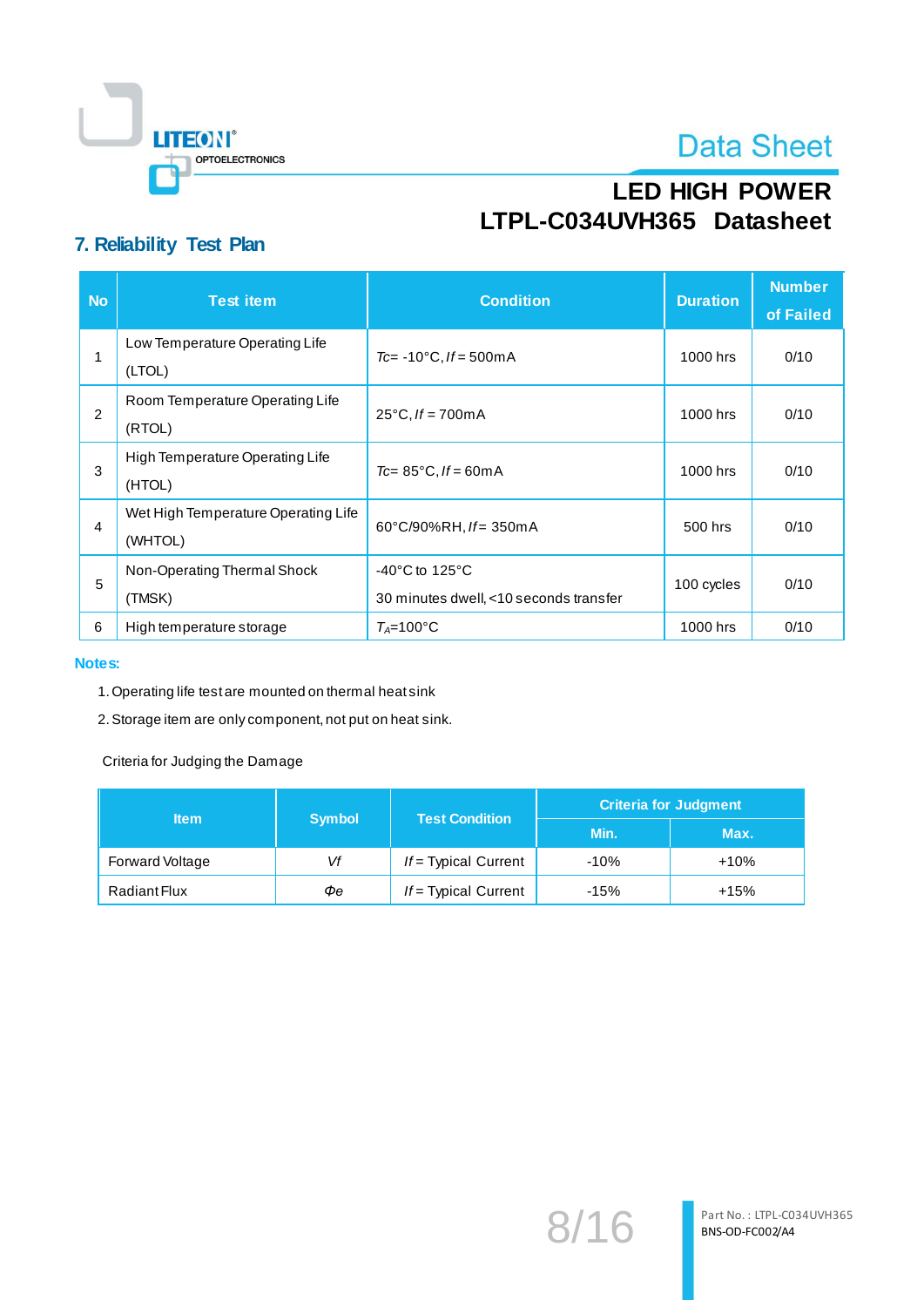

# **LED HIGH POWER LTPL-C034UVH365 Datasheet**

## **8. User Guide**

#### **Suggested Reflow Soldering Characteristics**



| <b>Profile Feature</b>                                                 | <b>Lead Free Assembly</b>  |
|------------------------------------------------------------------------|----------------------------|
| Average Ramp-Up Rate ( $T_{\text{Smax}}$ to $T_{\text{P}}$ )           | 3°C/second max             |
| Preheat Temperature Min (T <sub>Smin</sub> )                           | $150^{\circ}$ C            |
| Preheat Temperature Max (T <sub>Smax</sub> )                           | $200^{\circ}$ C            |
| Preheat Time ( $t_{\text{Smin}}$ to $t_{\text{Smax}}$ )                | $60 - 180$ seconds         |
| Time Maintained Above Temperature $(T_L)$                              | $217^{\circ}$ C            |
| Time Maintained Above Time $(t_L)$                                     | $60 - 150$ seconds         |
| Peak / Classification Temperature $(T_P)$                              | $255^{\circ}$ C            |
| Time Within $5^{\circ}$ C of Actual Peak Temperature (t <sub>P</sub> ) | 5 seconds                  |
| Ramp-Down Rate                                                         | $6^{\circ}$ C / second max |
| Time 25°C to Peak Temperature                                          | 8 minutes max              |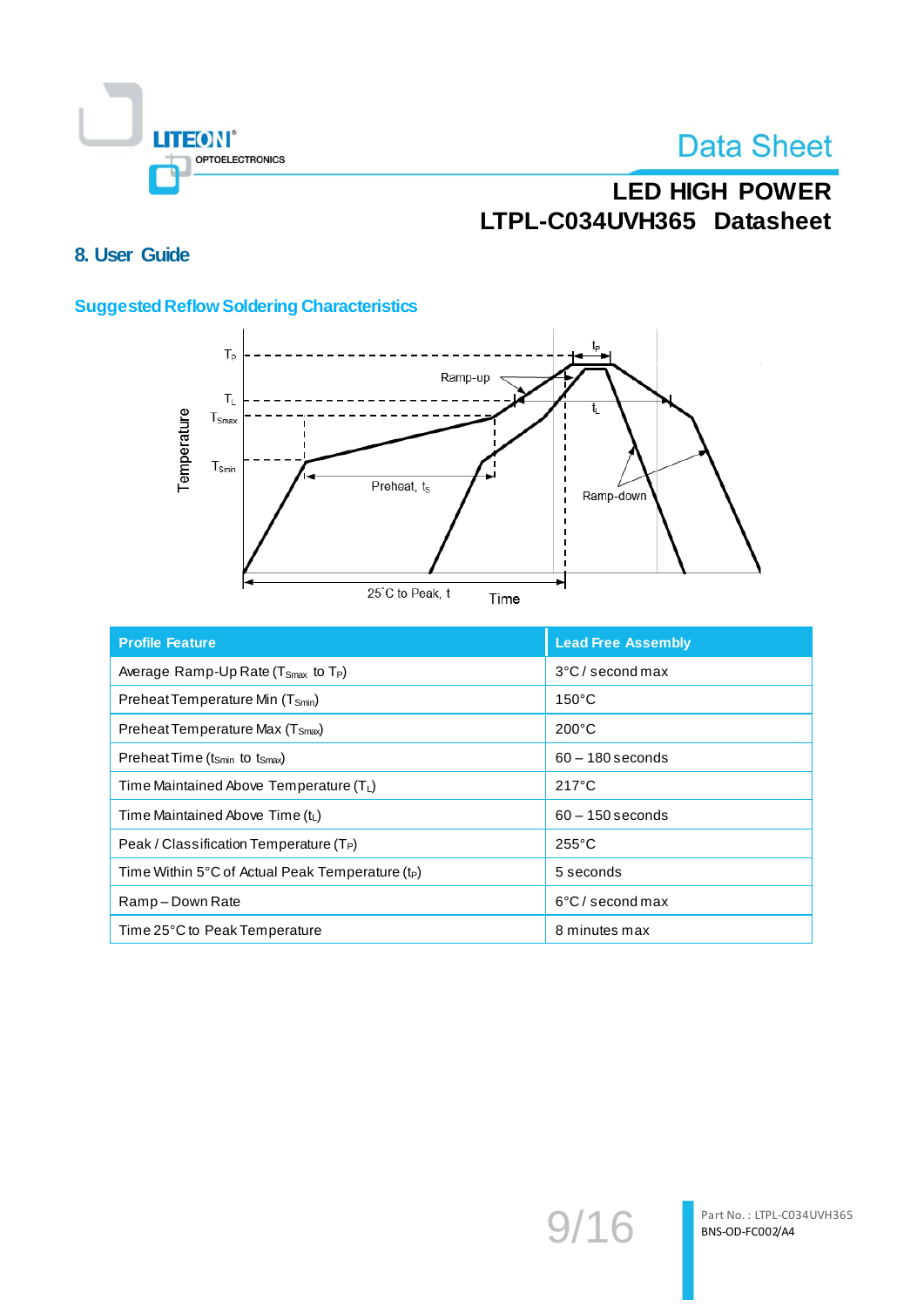

# **LED HIGH POWER LTPL-C034UVH365 Datasheet**

#### **Recommend Printed Circuit Board Attachment Pad**



#### **Notes:**

- 1. The LEDs can be soldered using the reflow soldering or hand soldering method. The recommended hand soldering condition is 300°C max. and 2secs max. only once, and the operation of reflow soldering is only up to three times at maximum.
- 2. All temperatures refer to topside of the package, measured on the package body surface.
- 3. The soldering profile could be further referred to different soldering grease material characteristic. The grease vendor will provide this information.
- 4. A rapid-rate process is not recommended for the LEDs cooling down from the peak temperature.
- 5. Although the recommended reflow conditions are specified above, the reflow or hand soldering condition at the lowest possible temperature is desirable for the LEDs.
- 6. LiteOn cannot make a guarantee on the LEDs which have been already assembled using the dip soldering method.

10/16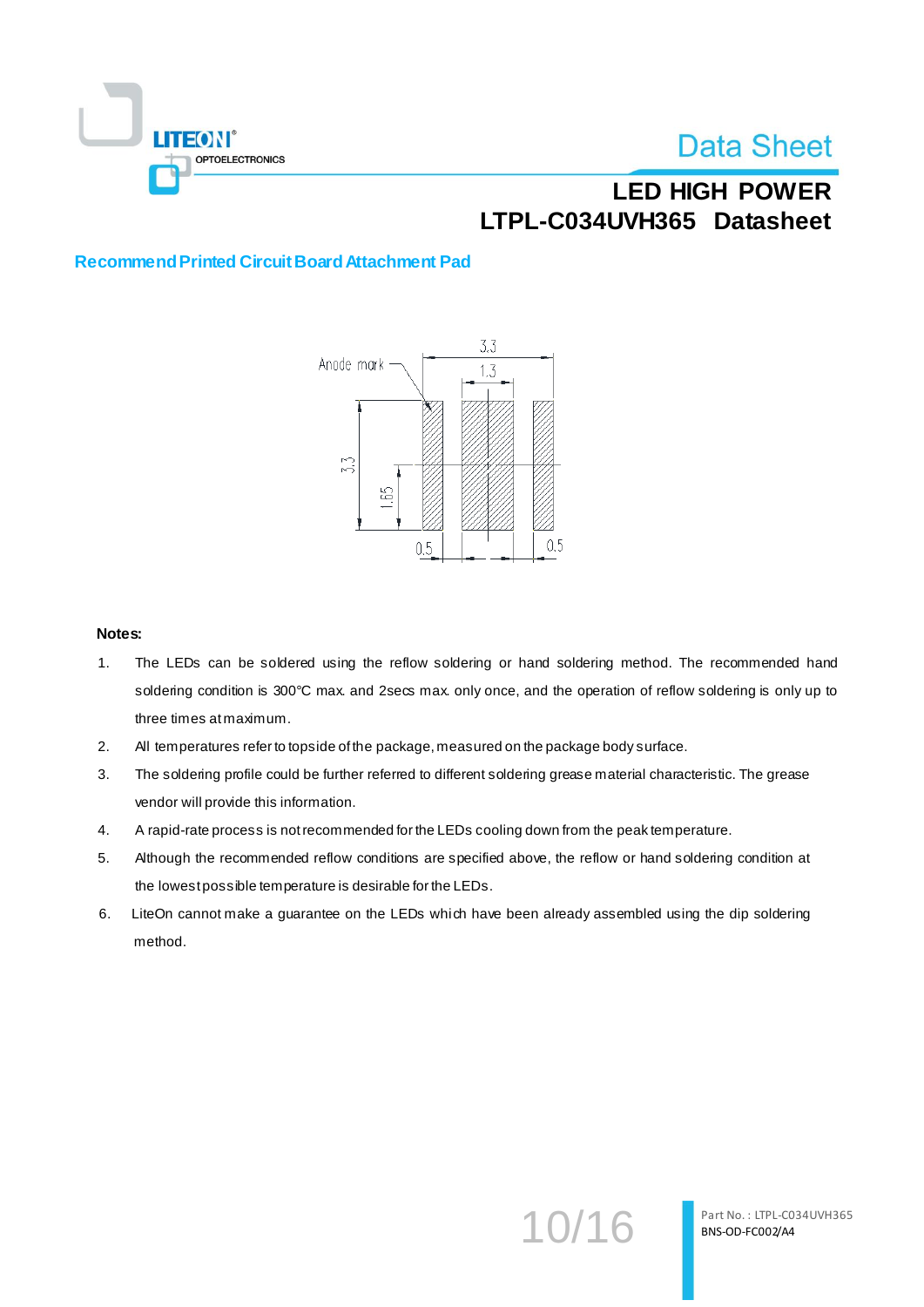

# **LED HIGH POWER LTPL-C034UVH365 Datasheet**

#### **Package Dimensions of Tape**



#### **Package Dimensions of Reel**



#### **Notes:**

1. Empty component pockets sealed with top cover tape.

- 2. 7 inch reel-maximum 500 pieces per reel.
- 3. Minimum packing quantity is 250 pieces for remainders.
- 4. The maximum number of consecutive missing lamps is two.
- 5. In accordance with EIA-481-1-B specifications.

11/16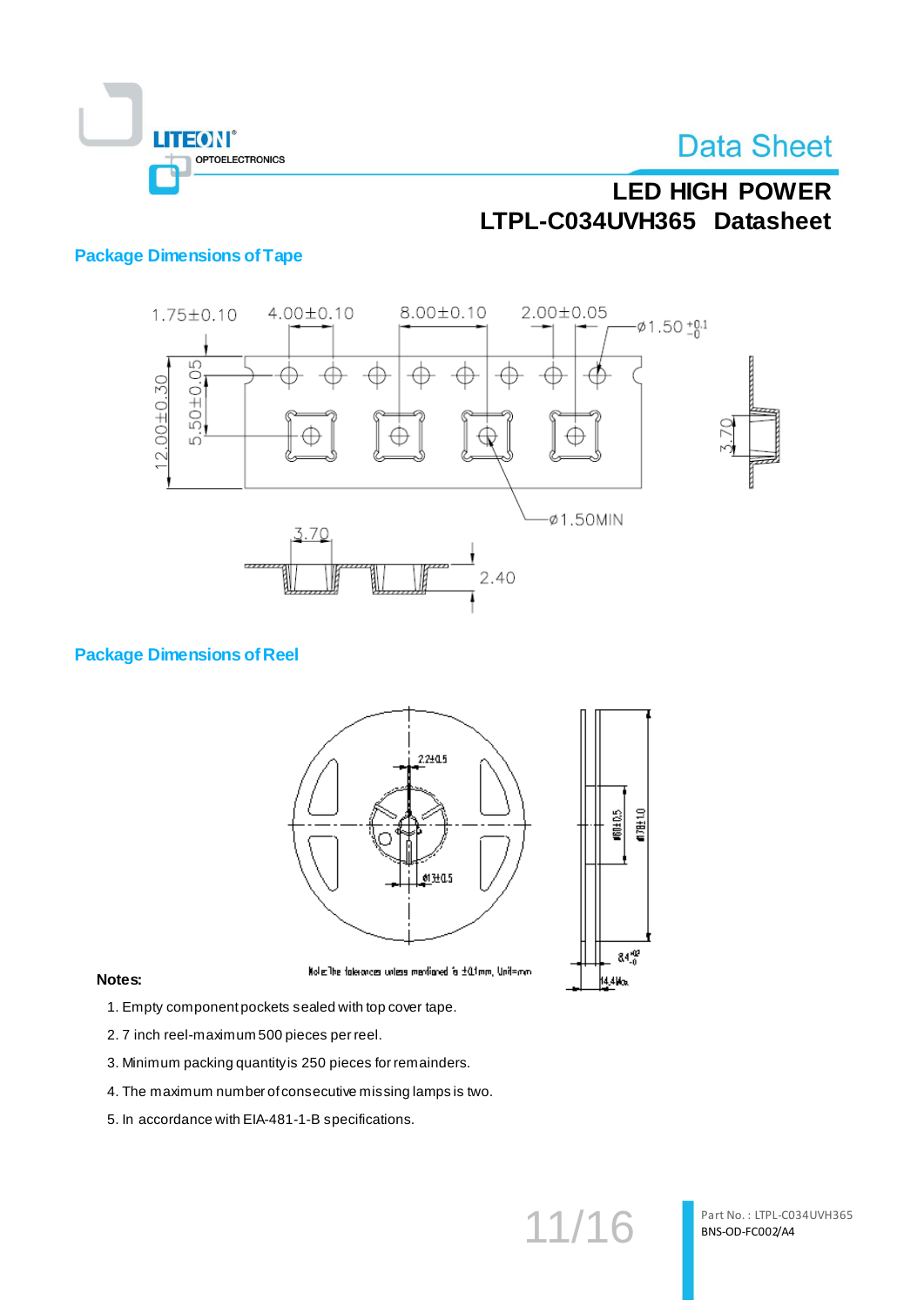

# **LED HIGH POWER LTPL-C034UVH365 Datasheet 9. Cautions**

#### **Cleaning**

Use alcohol-based cleaning solvents such as isopropyl alcohol to clean the LED if necessary. Do not use unspecified chemical liquid to clean LED,it could harm the package.

#### **Drive Method**

An LED is a current-operated device. In order to ensure intensity uniformity on multiple LEDs connected in parallel in an application, it is recommended that a current limiting resistor be incorporated in the drive circuit, in series with each LED as shown in Circuit below.





Circuit model A Circuit model B

(A) Recommended circuit.

(B) The brightness of each LED might appear different due to the differences in the I-V characteristics of those LEDs.

(C) This LED should be used under forward current, particularly not used under continuous reverse current to avoid the damage to LED.

The electrode pads are plated with gold, but it is still not recommended to the use under any of the following conditions, please confirm the performance and reliability are well enough if you use it under any of the following conditions

・Do not use sulfur-containing materials in commercial products including the materials such as seals and adhesives that may contain sulfur.

・Do not put this product in a place with a lot of moisture (over 85% relative humidity), dew condensation, briny air, and corrosive gas (Cl, H2S, NH3, SO2, NOX, etc.).

#### **Manual Handling Remark**

The LED should only be picked up by making contact with the sides of the LED body. It should not put any pressure on the lens either by finger or any hand tool. Do not puncture or push the lens.

12/16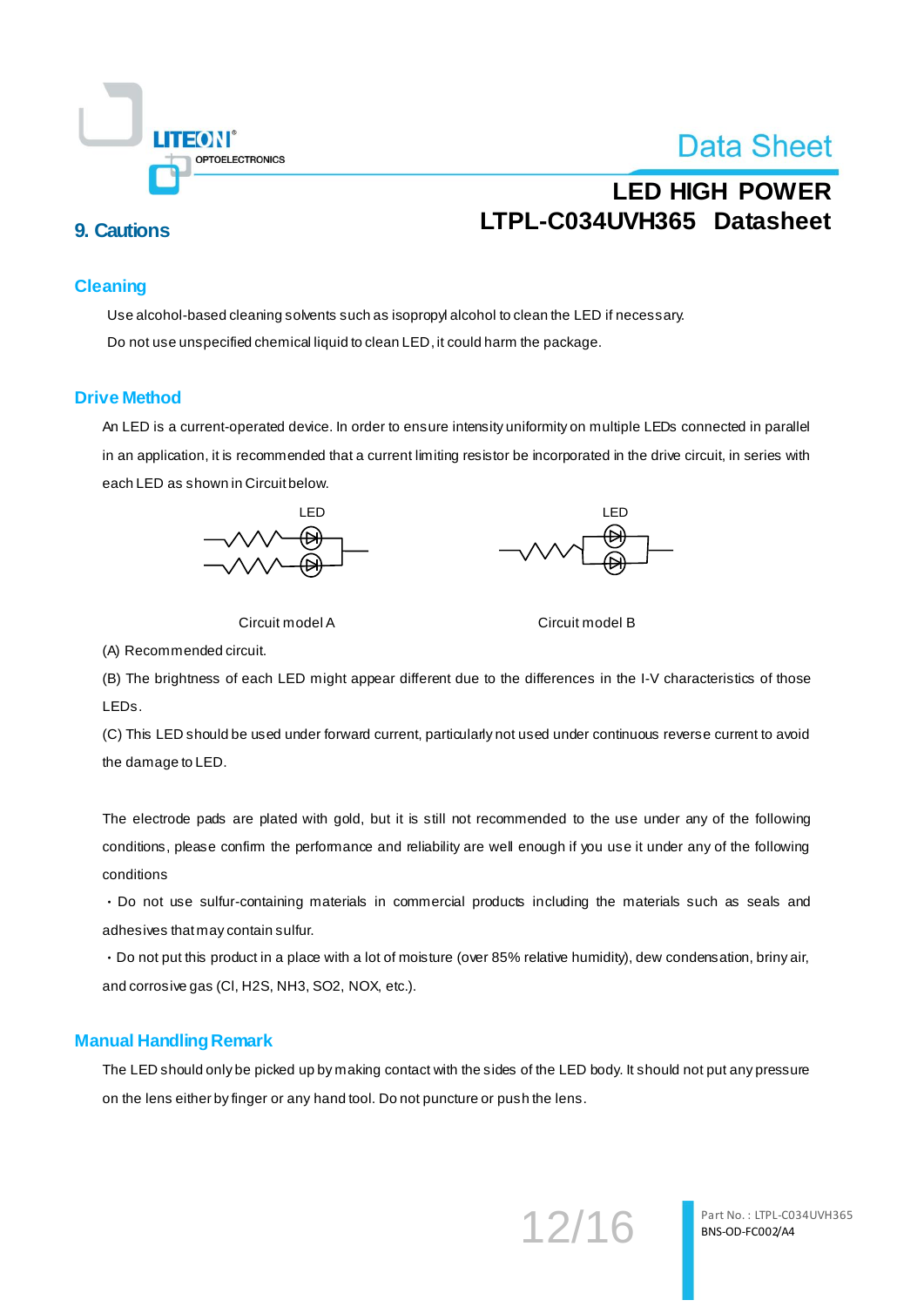

## **LED HIGH POWER LTPL-C034UVH365 Datasheet**

#### **ESD (Electrostatic Discharge)**

Static Electricity or power surge will damage the LED. Suggestions to prevent ESD damage:

- ・Use a conductive wrist band or anti-electrostatic glove when handling these LEDs.
- ・All devices, equipment, and machinery must be properly grounded.
- ・Work tables, storage racks, etc. should be properly grounded.
- ・Use ion blower to neutralize the static charge which might have built up on surface of the

LED's plastic lens as a result of friction between LEDs during storage and handling.

ESD-damaged LEDs will exhibit abnormal characteristics such as high reverse leakage current, low forward voltage, or "no light up" at low currents. To verify for ESD damage, check for "light up" and  $V_F$  of the suspect LEDs at low currents. The VF of "good" LEDs should be > 2.0 V@ 0.5mA.

#### Training and Certification

- 1. Working area is ESD-certified.
- 2. Training records and re-certification dates monitored.

Static-Safe Workstation & Work Areas

- 1. Static-safe working stations or work-areas have ESD signs.
- 2. All surfaces and objects at all static-safe workstation and within 1 ft measure less than 100V.
- 3. All ionizer activated, positioned towards the units.
- 4. Each work surface mats grounding is good.

Personnel Grounding

- 1. Every person (including visitors) handling ESD sensitive (ESDS) items wear wrist strap, heel strap or conductive shoes with conductive flooring.
- 2. If conductive footwear used, conductive flooring also present.
- 3. Garments, hairs or anything closer than 1 ft to ESD items measure less than 100V.
- 4. The wrist strap or heel strap/conductive shoes are checked daily and result recorded.
- 5. All wrist strap or heel strap checkers calibration up to date.

#### Device Handling

- 1. Each ESDS items identified by EIA-471 labels on item or packaging..
- 2. No static charge generators (e.g. plastics) inside shielding containers with ESDS items .
- 3. All flexible conductive and dissipative package materials are inspected before reuse or recycles

13/16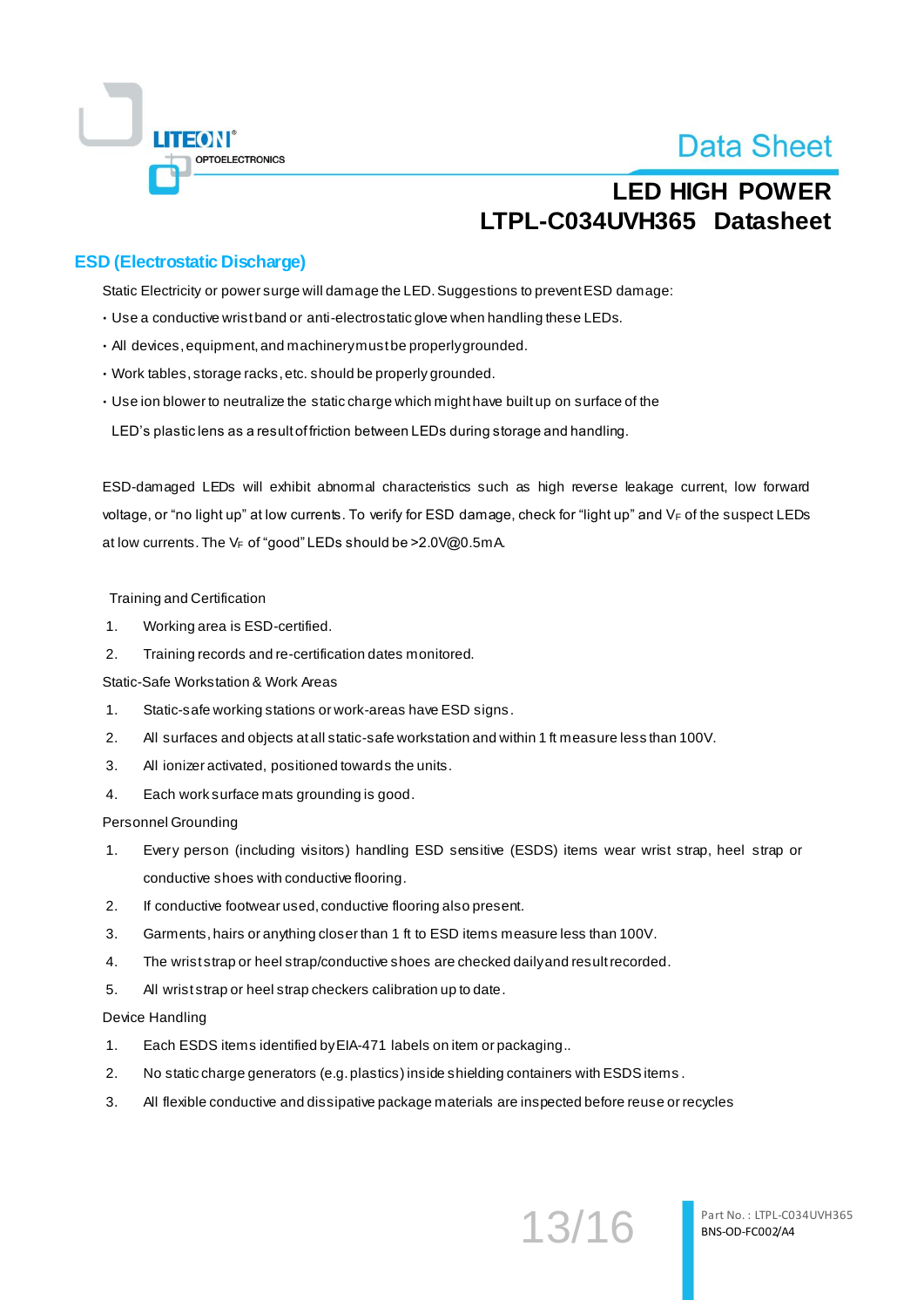

## **LED HIGH POWER LTPL-C034UVH365 Datasheet**

#### **Storage**

This product is qualified as Moisture sensitive Level 3 per JEDEC J-STD-020 Precaution when handling this moisture sensitive product is important to ensure the reliability of the product.

The package is sealed:

The LEDs should be stored at 30°C or less and 85%RH or less. And the LEDs are limited to use within one year, while the LEDs is packed in moisture-proof package with the desiccants inside.

The package is opened:

The LEDs should be stored at 30°C or less and 60%RH or less. The LEDs are limited to solder process within 168hrs. If the Humidity Indicator show s the pink color in 10% even higher or exceed the storage limiting time since opened, we recommended to baking LEDs at 60°C at least 24hours before solder. To seal the remainder LEDs return to package, it's recommended to be with workable desiccants in original package.

#### **Safety**

**Do NOT** directly look at the UV light from LED or optical instrument because it is harmful to human eyes. And it is recommended to use UV goggles protective glasses for avoiding eye damage.

14/16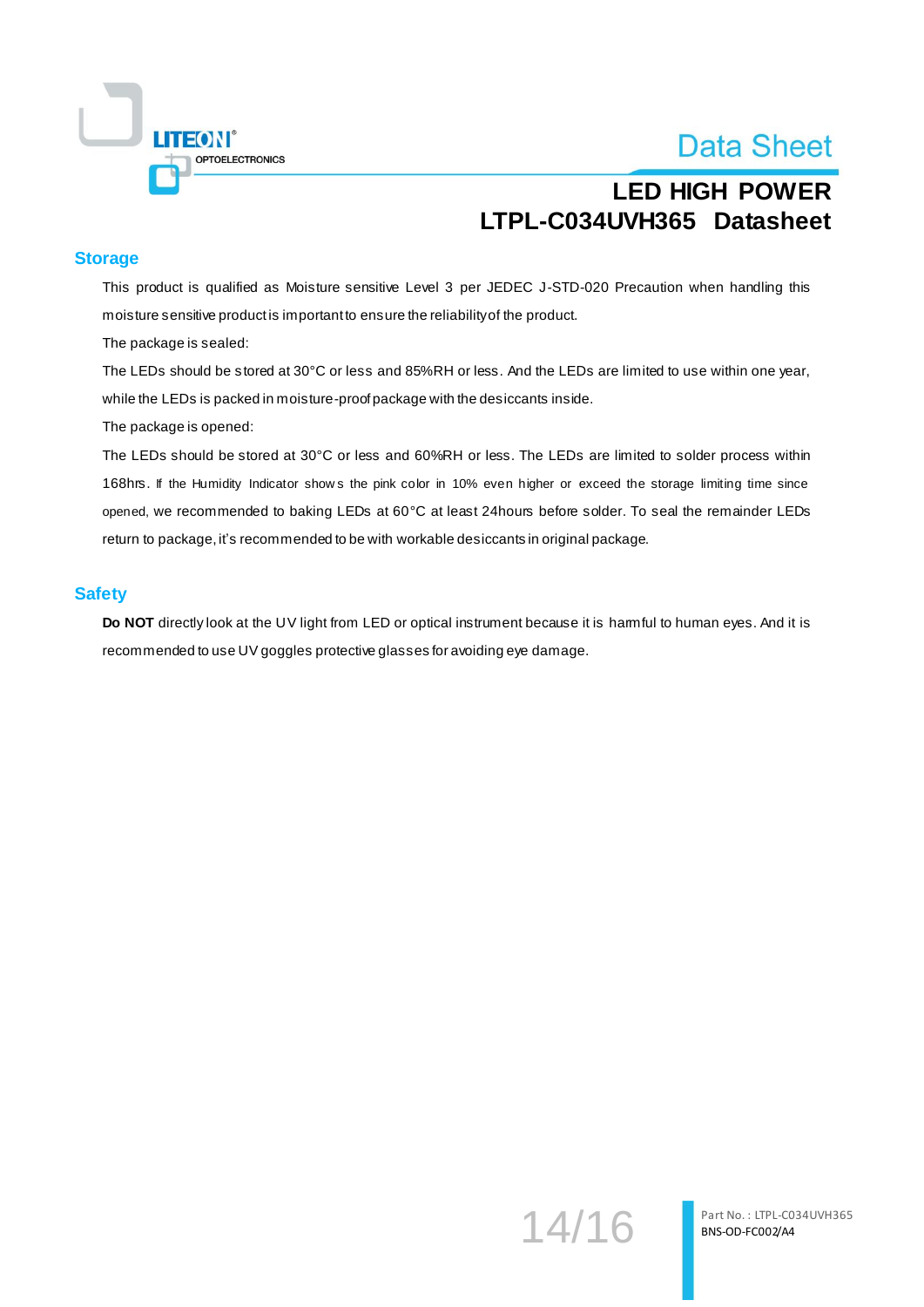**LITEON®** OPTOELECTRONICS

# **Data Sheet**

# **LED HIGH POWER LTPL-C034UVH365 Datasheet 10. Datasheet Version:**

| Version        | Date      | Owner      | Change Item                                                           |            |
|----------------|-----------|------------|-----------------------------------------------------------------------|------------|
| 3.1            | 2015/4/15 | Willy Chiu | Initial specification                                                 |            |
| 3.3            | 2015/7/17 | Willy Chiu | Create new P/N of LTPL-C034UVH405                                     |            |
|                |           |            | Description of pin definition                                         |            |
| 3.4            | 2015/7/23 | Willy Chiu | Update Vf of LTPL-C034UVH365                                          |            |
|                |           |            | Change Format to New Version,                                         |            |
|                |           |            | Separate C034UVHXXX Series DataSheet into separated unit version.     |            |
|                |           |            |                                                                       |            |
|                |           |            | Spec change:                                                          |            |
|                |           |            | 1. Add Forward Voltage (Vf) Bin: V0 (2.8~3.2 V)                       | (page 3,4) |
|                |           |            | 2. Add Radiant Flux ( $\phi$ e) Bin: KL (775~835 mW)                  | (page 3,4) |
|                |           |            | 3. Add Peak Wavelength (Wp) Bin:P3M (360~365nm)                       |            |
|                |           |            | P3N (365~370nm)                                                       | (page 3,4) |
|                |           |            | ChunChieh Chang 4. Add measurement tolerance definition:              |            |
| $\overline{4}$ | 2015/9/16 | David Kao  | Forward Voltage (Vf) tolerance: ± 0.1V                                |            |
|                |           |            | Radiant Flux ( $\Phi$ e) tolerance: ± 7%                              |            |
|                |           |            | Peak Wavelength (Wp) tolerance: +/-3nm                                | (page 4)   |
|                |           |            | 5. Packing quantity: Maximum 500 pieces per reel                      | (page 11)  |
|                |           |            | 6. Revise Non-Operating Thermal Shock Duration to 100 cycles (page 8) |            |
|                |           |            |                                                                       |            |
|                |           |            | Others:                                                               |            |
|                |           |            | 6. Add storage condition                                              | (page 14)  |
|                |           |            | 7. Add Revision history                                               | (page 15)  |